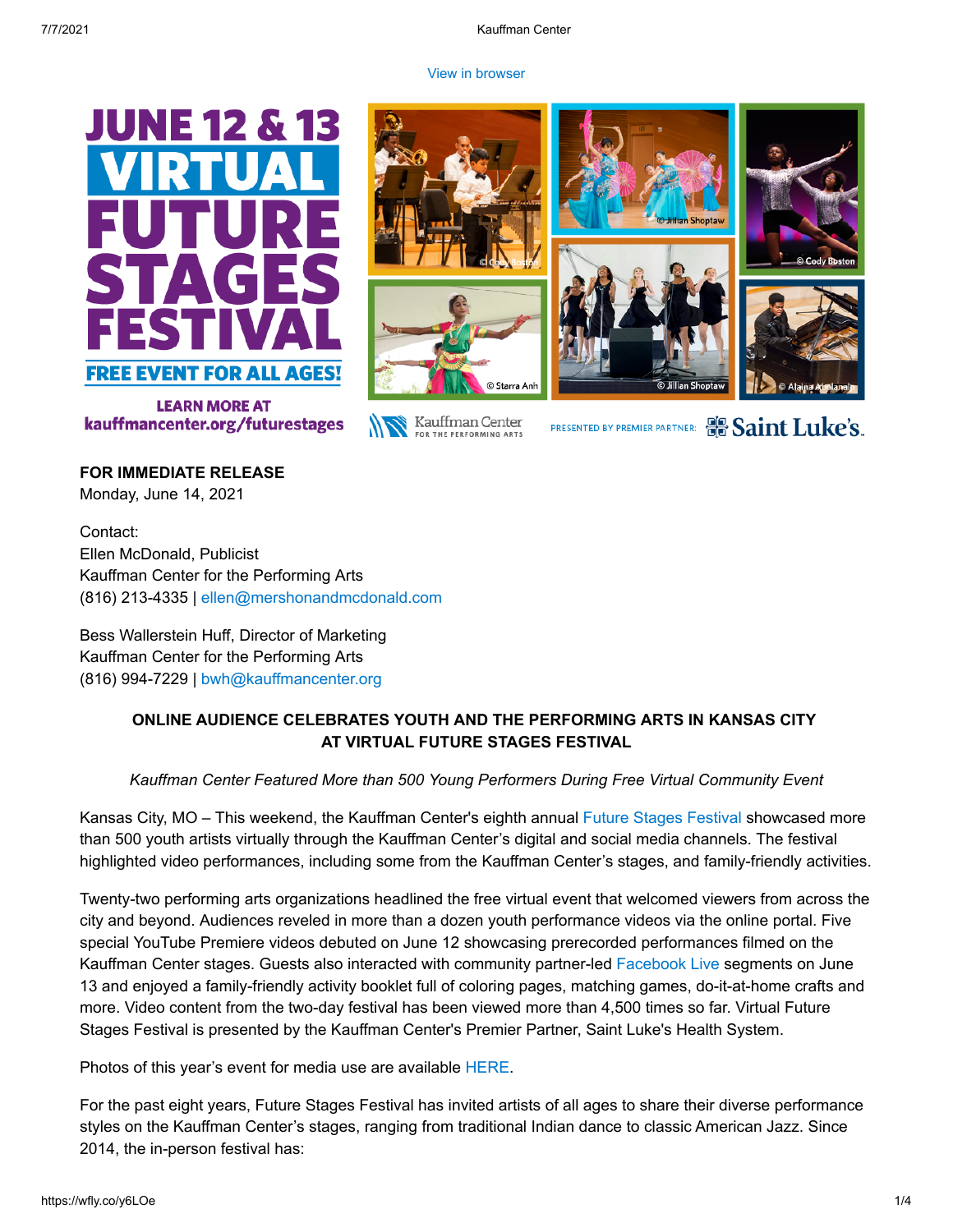- Featured 4,000+ youth performers
- Highlighted 70+ community arts performance groups
- Welcomed 30,000+ guests to the Kauffman Center
- Presented dozens of arts activities for guests of all ages

In 2020, Future Stages Festival embraced a virtual format to keep the community safe. This virtual festival:

- Reached nearly 35,000 users via Facebook livestreams from debut, on June 14, through July 30
- Welcomed more than 6,000 views on Future Stages Festival webpages
- Featured more than 700 youth performers in video content
- Garnered more than 600 Festival Guide views and more than 300 Activity Booklet views as of July 30, 2020

"The Kauffman Center is so proud to share Future Stages Festival with our community for an eighth straight year," Paul Schofer, Kauffman Center President and CEO, said. "This signature community event allows us to create family-friendly programming that supports the growth of our young Kansas City artists. While we would certainly prefer to have everyone at the Kauffman Center in person, we virtually turned a bright spotlight on these talented performers, and we are so excited by how determined our community was to join us as we celebrated Kansas City's vast diversity in the arts."

Through activities like Future Stages Festival, the Kauffman Center's Open Doors Spotlight on Youth program welcomes young performers to the Kauffman Center's stages**.** Building a professional on-stage experience filled with support and encouragement allows these young performers to grow and challenge themselves in their art.

In addition to Spotlight on Youth, the Kauffman Center's Open Doors program offers transportation subsidies so students from all schools can attend matinee programs, provides free community tickets to non-profit agencies and designs opportunities for students to engage with Kauffman Center staff through workshops and internships. Through its various initiatives, the Open Doors program is vital to the Kauffman Center's efforts to promote and invest in arts advocacy.

"The Kauffman Center continues to nurture a supportive environment that welcomes performing artists locally, nationally and beyond. It is exciting to see the next generation of performing artists share their talents with audiences near and far," Schofer said. "Young people are the future of the arts. Investing in our future and demonstrating our ability to support young artists amid these unique times builds resilient and inventive youth that will transform our future."

Kansas City and its surrounding region is home to thousands of talented young artists, each with a dream of performing on the big stage. The Kauffman Center is committed to recognizing the talents of youth performers at the annual Future Stages Festival, helping local artists dance, sing and perform their way into living rooms across the city. With viewers commenting in real time on livestreams and putting their hands together virtually by posting on social media with the hashtag #VirtualFutureStages, the community continued to show these young performers how much they appreciate and support them.

#### **The 2021 Future Stages Festival featured performances by:**

| 18th Street Combo from Kansas City Jazz Academy | <b>KC Youth Percussion Ensemble</b>           |
|-------------------------------------------------|-----------------------------------------------|
| AileyCamp the Group                             | Lawrence Ballet Theatre                       |
| Chilanka School of Dance                        | Lily Zhang Li Taylor Dance Academy            |
| Crescendo Conservatory                          | Metropolitan Youth Orchestra of Kansas City   |
| <b>Gurukul Dance Company</b>                    | MSA Crescendo Project Orchestra               |
| Heart of America Youth Ballet                   | <b>Pythons Drill Team</b>                     |
| <b>HK Chinese Folk Dance Group</b>              | <b>String Sprouts KC</b>                      |
| Harmony Project KC                              | The A-Flat Youth Orchestra                    |
| <b>ICE STUDIOS School of Dance</b>              | The Culture House Conservatory of Dance Youth |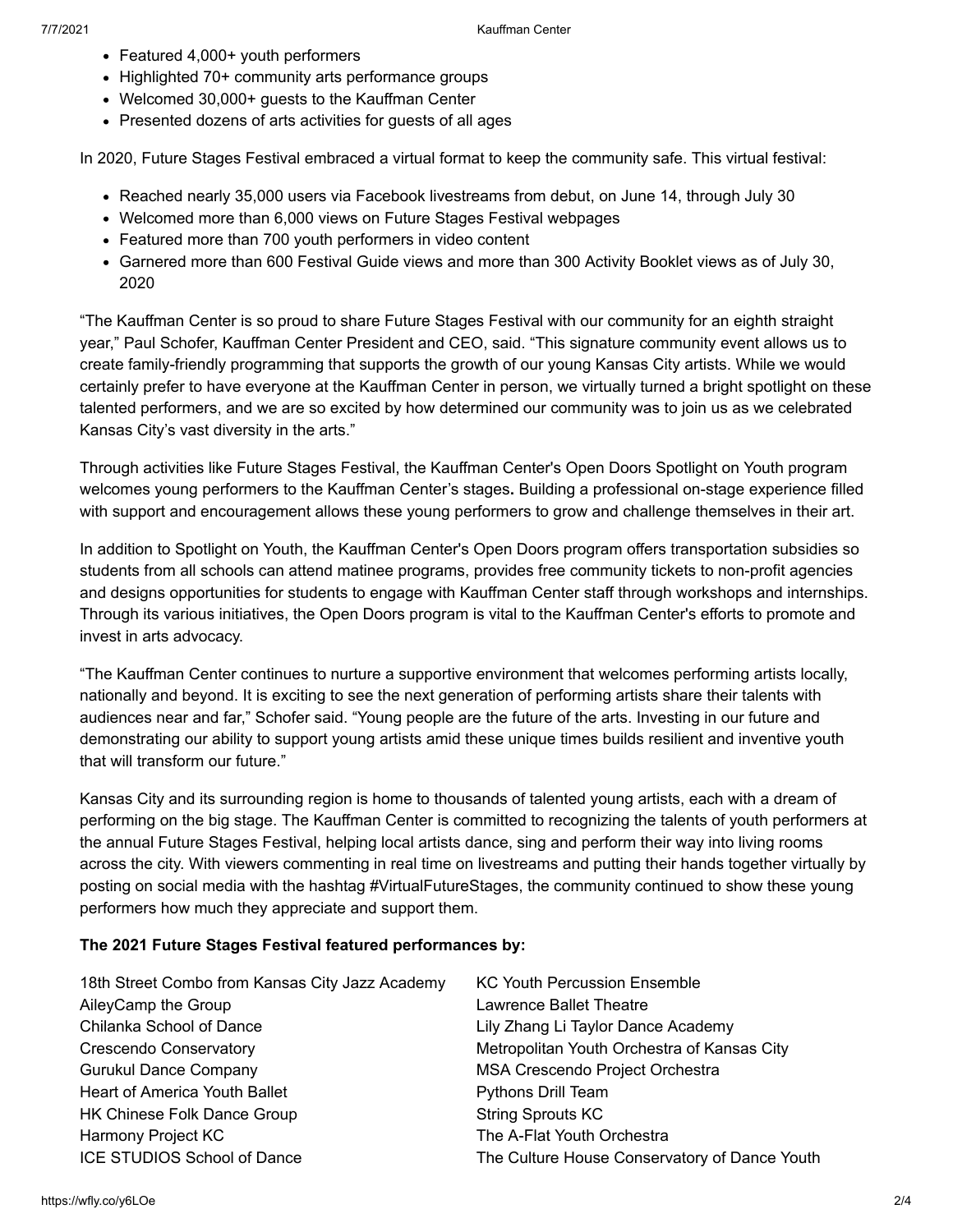Kansas City Ballet School Kansas City Boys Choir/Kansas City Girls Choir Kansas City Movement

7/7/2021 Kauffman Center Ensemble Youth Symphony of Kansas City, Symphony Orchestra

## **Arts Content and Activities provided by:**

American Institute of Architects Kansas City American Jazz Museum American Theatre Guild Drum Safari Global FC (Fútbol Community) Heart of America Shakespeare Festival Jan Kraybill Kansas City Ballet Kansas City PBS Kansas City Public Library Kansas City Symphony Kathak Aura

Katie Minion, DoodleStation Lyric Opera of Kansas City Mattie Rhodes Center Saint Luke's Health System Science City StoneLion Puppet Theatre The Nelson-Atkins Museum of Art The Whole Person Three Trails Taiko UMKC Conservatory Academy Vania Soto

### **ABOUT THE OPEN DOORS PROGRAM**

The Kauffman Center Open Doors program connects young people to the arts through three major components:

- The Open Doors [Spotlight on Youth](https://e.wordfly.com/click?sid=MTc4XzE0MTU3XzEzMTExXzY3ODg&l=44ca546f-29ca-eb11-a826-0050569d9d1d&utm_source=wordfly&utm_medium=email&utm_campaign=Release%3AVFSF2021-Post-Event&utm_content=version_A&sourceNumber=) initiative offers year-round programs and engagement opportunities that connect young people with the Kauffman Center.
- The Open Doors [Community Tickets](https://e.wordfly.com/click?sid=MTc4XzE0MTU3XzEzMTExXzY3ODg&l=45ca546f-29ca-eb11-a826-0050569d9d1d&utm_source=wordfly&utm_medium=email&utm_campaign=Release%3AVFSF2021-Post-Event&utm_content=version_A&sourceNumber=) program offers free and reduced-price performance tickets to underserved audiences through local social service agencies and schools.
- The Open Doors [Transportation Fund](https://e.wordfly.com/click?sid=MTc4XzE0MTU3XzEzMTExXzY3ODg&l=46ca546f-29ca-eb11-a826-0050569d9d1d&utm_source=wordfly&utm_medium=email&utm_campaign=Release%3AVFSF2021-Post-Event&utm_content=version_A&sourceNumber=) helps schools offer high quality performing arts experiences to students by eliminating or defraying the costs of bus transportation.

More information about Open Doors programs is available at: [kauffmancenter.org/open-doors](https://e.wordfly.com/click?sid=MTc4XzE0MTU3XzEzMTExXzY3ODg&l=47ca546f-29ca-eb11-a826-0050569d9d1d&utm_source=wordfly&utm_medium=email&utm_campaign=Release%3AVFSF2021-Post-Event&utm_content=version_A&sourceNumber=).

#### **ABOUT THE KAUFFMAN CENTER FOR THE PERFORMING ARTS**

The Kauffman Center for the Performing Arts – a major not-for-profit center for music, opera, theater and dance designed by Moshe Safdie – opened in 2011. Serving as a cultural cornerstone for Kansas City and the region, the Kauffman Center delivers extraordinary and diverse performing arts experiences. Honored as one of the World's 15 Most Beautiful Concert Halls, the Kauffman Center attracts some of the world's most renowned performers and entertainers.

Through educational outreach programs and community enrichment, the Kauffman Center supports Kansas City as a cultural destination. More information on the Kauffman Center for the Performing Arts is available at [kauffmancenter.org.](https://e.wordfly.com/click?sid=MTc4XzE0MTU3XzEzMTExXzY3ODg&l=48ca546f-29ca-eb11-a826-0050569d9d1d&utm_source=wordfly&utm_medium=email&utm_campaign=Release%3AVFSF2021-Post-Event&utm_content=version_A&sourceNumber=)

*Virtual Future Stages Festival is presented by Premier Partner Saint Luke's Health System. Additional funding provided by: Richard J. Stern Foundation for the Arts – Commerce Bank Trustee; Anonymous; The Marlese and Robert Gourley Children's Fund; Frank and Margaret McGee Fund; National Endowment for the Arts; the Missouri Arts Council; JE Dunn Construction; and The NuWin Foundation. In-kind support is provided by Cumulus Media; The Kansas City Star; and KCUR 89.3 FM.*

Visit the Kauffman Center's online press room for media resources, multimedia library, press release archive and more: [kauffmancenter.org/about/press-room/](https://e.wordfly.com/click?sid=MTc4XzE0MTU3XzEzMTExXzY3ODg&l=49ca546f-29ca-eb11-a826-0050569d9d1d&utm_source=wordfly&utm_medium=email&utm_campaign=Release%3AVFSF2021-Post-Event&utm_content=version_A&sourceNumber=)

Follow the Kauffman Center on Facebook, Twitter and Instagram to get details about upcoming performances and behind-the-scenes access.